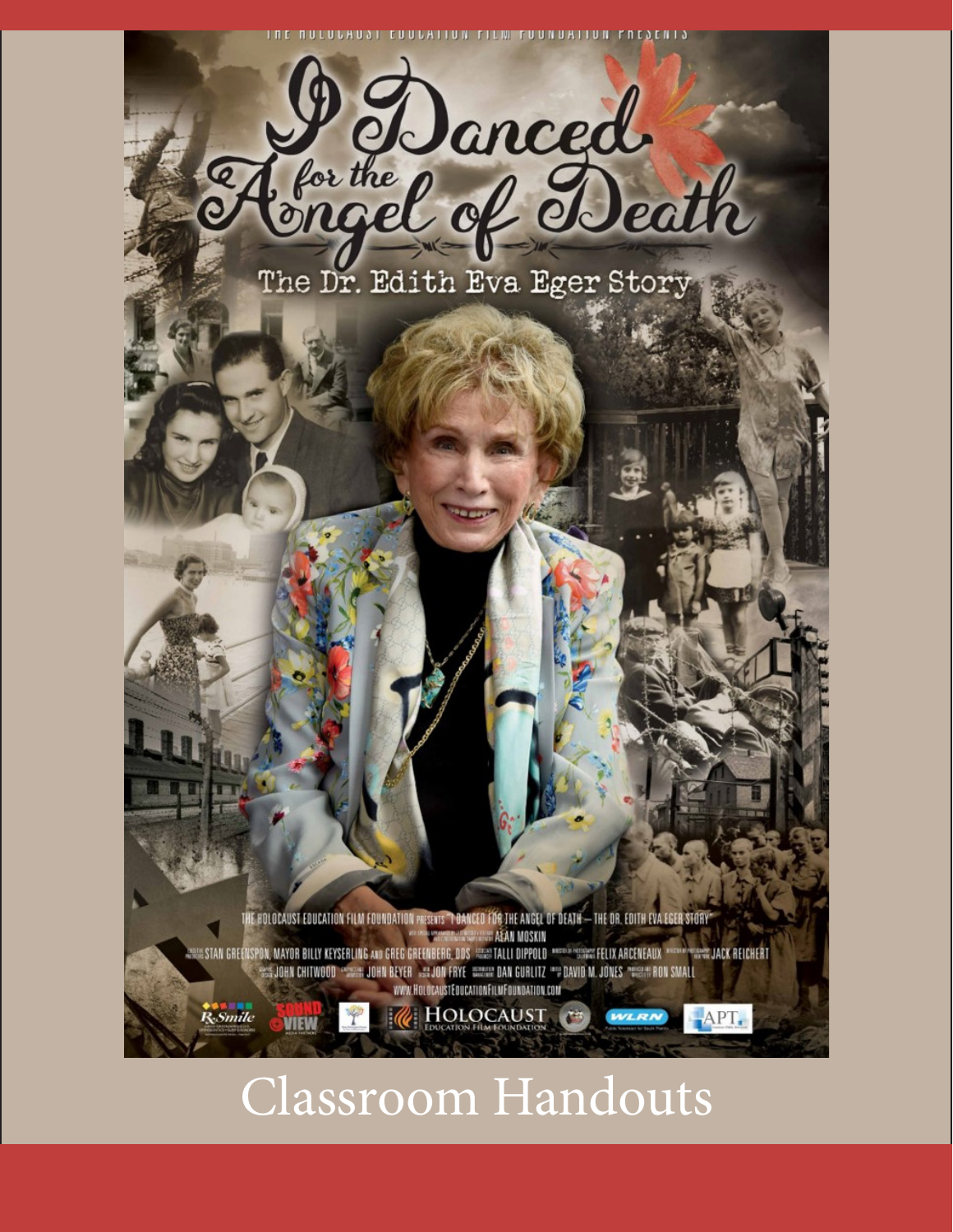# **Handouts**

### **1. Lesson One: And Introduction to the Holocaust in Hungary**

- Timeline of Antisemitism in Hungary from 1349 -1900
- Choosing Sides

#### **2. Lesson Two: Collaborate or Resist**

- Vocabulary
- Activity One: Choices and Consequences Events
- Activity One: Choices and Consequences Evaluation
- Activity Two: Resistance and Levers of Power/The White Rose and the Jewish Partisans

#### **3. Lesson Three: Friendships in the Camps**

- Hope and Resistance
- Saying Thank You

#### **4. Lesson Four:**

• No handouts

#### **5. Lesson Five: The Value of Oral History**

- Family Oral History Project
- Family Oral History Project Evaluation

#### **6. Lesson Six: Victim or Survivor? It's All in the Word**

• Activity One: Words Have Power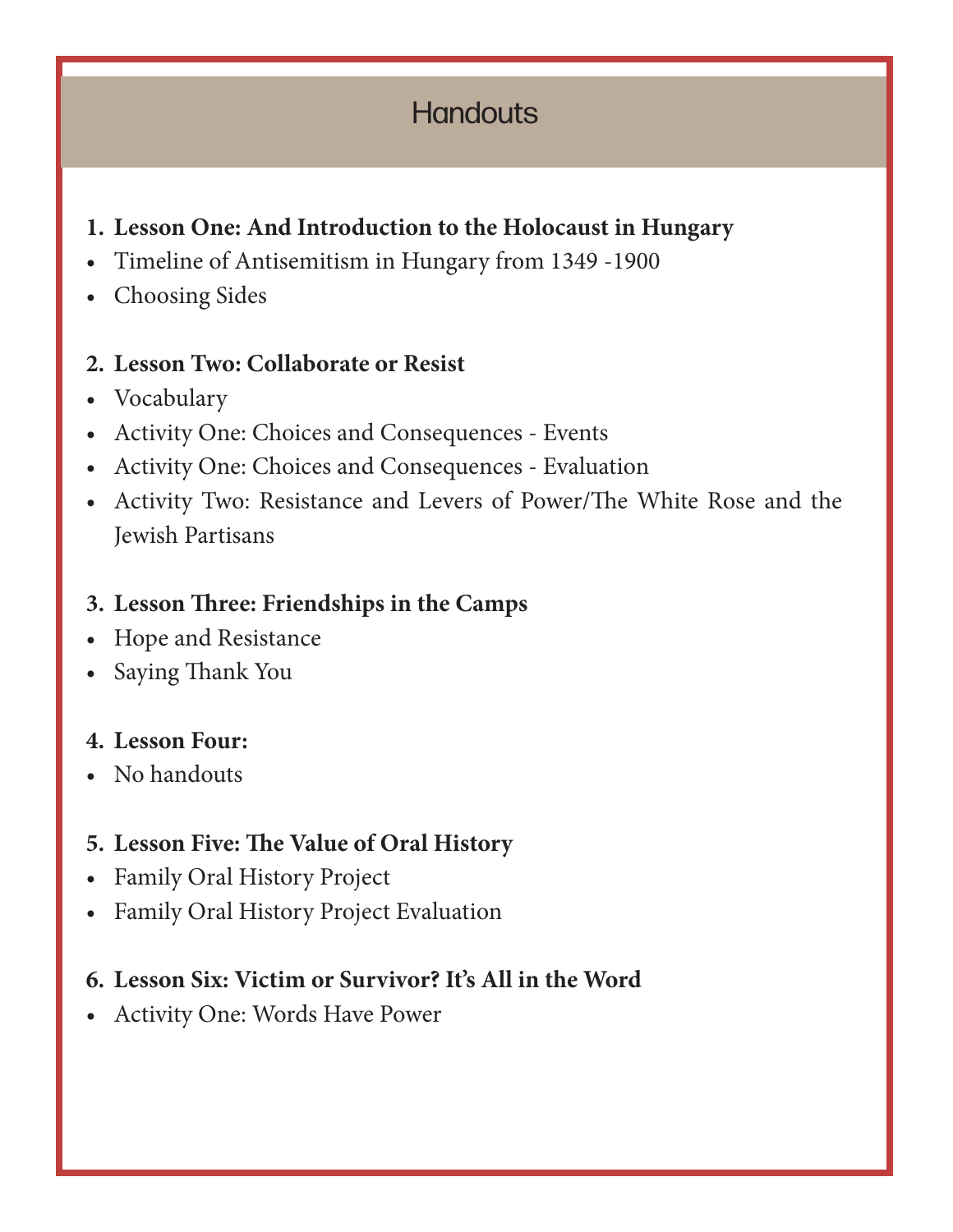# Lesson One: An Introduction to the Holocaust in Hungary

### **Timeline of antisemitistism in Hungary from 1349-1900**

**1349 – 1480** - Jews expelled from Hungary and blamed for the Black Plague and for refusing to convert to Catholicism. They were eventually allowed to return once the disease passed and when Hungary needed their money (Jews paid an extra tax) and skills.

**1490s** – Christian Hungarians stole property, money, and goods from Jewish families. The government did nothing to stop them and imposed heavy taxes on Jewish land and business owners.

**1500s** – The Ottoman Empire conquers Hungary. Ottoman leaders resettle Jewish communities throughout the empire. Some rulers evict all Jews from their provinces while others tax them double the rate of non-Jews. Under Ottoman rule, it is illegal to "harbor" (be friends with, give shelter to) Jews or do any business with them.

**1600s** – New laws passed by the Ottoman rulers put a double tax on Jews and forbid them from any agricultural work, owning real estate, or hiring Christian servants.

**1700s** – Charles III, who ruled the Austrian province of Hungary, decreed that Jews could only have one child per household. Under the rule of Maria Theresa, Jews were removed from many more cities and towns, taxed at a rate two to three times that of other citizens, and owed an extra tax directly to the queen at the end of every year.

Joseph II (Maria's son), cancels all the oppressive laws against the Jews. However, he also requires all Jews to choose and use a Germanic last name, establish Jewish schools that teach the same curriculum as the national schools, hire Christian teachers for their schools, wait 10 years after attending a school to open a business or start a trade, and serve in the military. Marriage between Jews and non-Jews is still forbidden.

**1800 - 1867** – An outbreak of antisemitic riots and demonstrations spread across Hungary during the Hungarian Revolution. The attacks are directed against Jewish homes, property, and Jewish people.

**1867** – The Austro-Hungarian Empire becomes Austria-Hungary. The Hungarian government is granted full governing power over its diverse population. Many ethnic groups are given more rights and Hungarian Jews are granted equal rights under the law. Jewish men may now serve in the government and other jobs denied to them for years. Several Hungarian leaders, afraid that Jews will actually become equal citizens, begin to spread antisemitic ideas in their speeches and in writing.

**1879** – The Parliament opens a debate about allowing intermarriage between Catholics and Jews, which was illegal at that time in Hungary. Leaders in the Catholic church, on a national and local level, begin to preach and teach antisemitic ideas. They warn their followers about the dangers of mixing with Jews.1 Intermarriage is not allowed.

**1882** – Two young Jewish men are accused of ritual murder of a young Christian girl, which was a lie. When they are found not guilty, anti-Jewish riots break out across Hungary. This leads to the establishment of an antisemitic political party which gains many followers and a petition to the government to stop Jewish immigration.1

1.https://events.ceu.edu/2020-02-26/numerus-clausus-hungary-antisemitism-gender-and-exile-hundred-years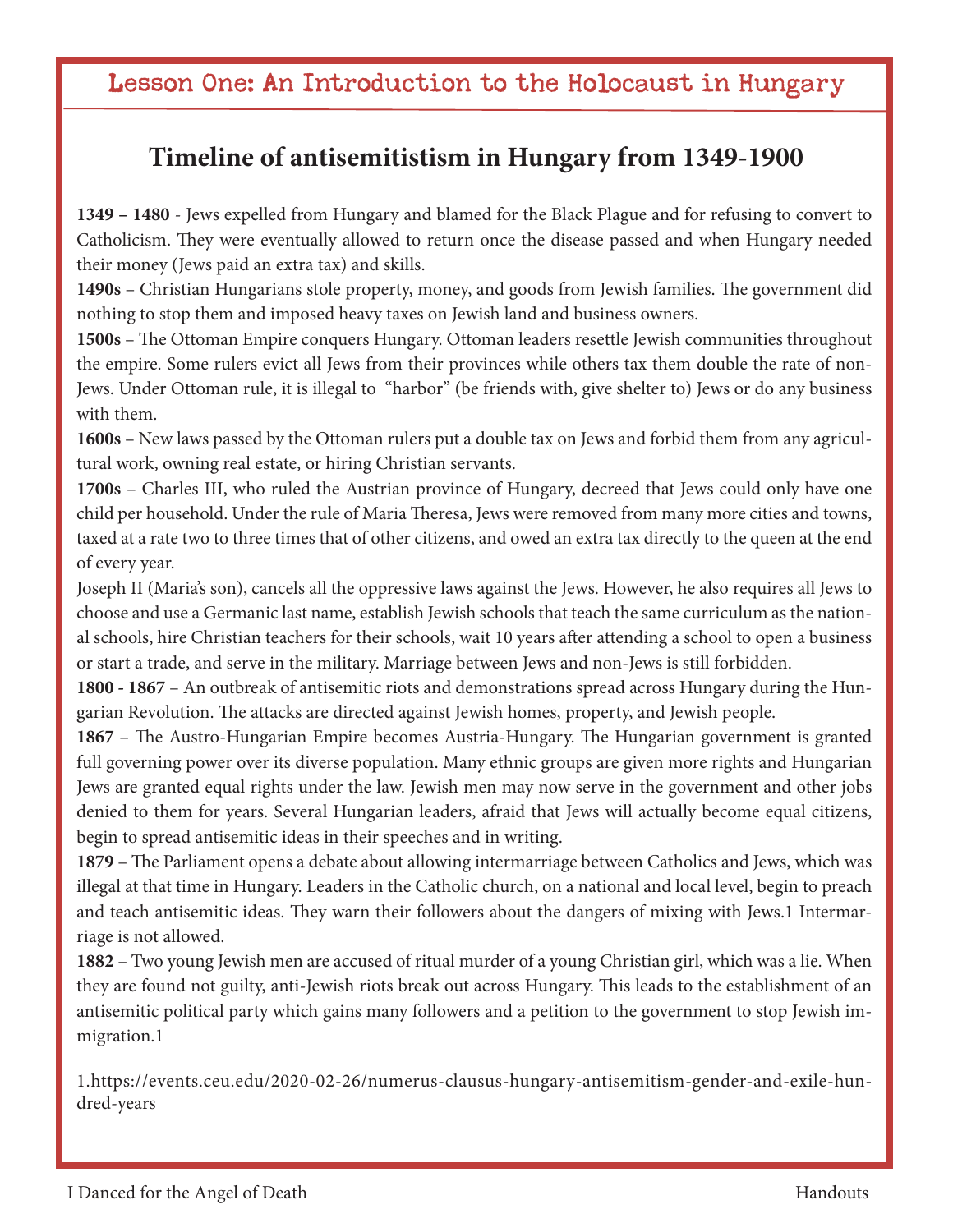#### Lesson One: An Introduction to the Holocaust in Hungary

#### **Choosing Sides**

As with every major event in history, there is a backstory to Hungary's choice to ally itself with the Nazis in World War II. Events and choices prior to World War II paved the way that led to Hungary's collaboration. Here is the brief summary of those choices.

Before World War I, Hungary was part of Austria-Hungary, an empire composed of many different ethnicities who identified more with their ethnic and cultural origins (Serbian, Croatian, Romanian, etc.) than with the Austro-Hungarian Empire. The choice to maintain these identities led to internal struggles as well as difficult confrontations with neighboring nations. One of these countries was Serbia. One of the political groups in Serbia chose to commit an act of violence, hoping to gain the part of Austria-Hungary in which many ethnic Serbians lived. This group assassinated Archduke Franz Ferdinand (of Austria-Hungary).

At that time, Russia was an ally of Serbia and Germany was an ally of Austria-Hungary. After the assassination, the government of Austria-Hungary wanted to go to war with Serbia but did not have the resources to fight a awar on their own. Germany sent word they

would support Austria-Hungary if they went to war. Russia promised the same to Serbia. On July 28, 1914 Austria-Hungary chose to declare war on Serbia. On August 1, Germany chose to declare war on Russia and World War I began.

Four years into the war, in March of 1918, Russia left the war due to revolutions in Russia. The Allied forces made steady gains and in October, the Turks surrendered. On November 4, influenced by internal uprisings, Austria-Hungary chose to sign an armistice. On November 11, Germany was forced to sign an armistice and "the War to end all wars" came to an end.

After World War I, the Treaty of Versailles took effect and Austria-Hungary became two countries. The world leaders who wrote the terms of the treaty intentionally chose to punish Hungary and Germany by removing land and much more. Hungary lost ⅔ of its territory as well as 50% of its multiethnic population. Germany lost 13% of its land and a tenth of its population.1 Communities and families were broken apart. A German narrative blamed the Jews for the loss of the war. This idea spread to many other countries, including Hungary.



"In the end, we will remember not the words of our enemies, but the silence of our friends." *Martin Luther King Jr.*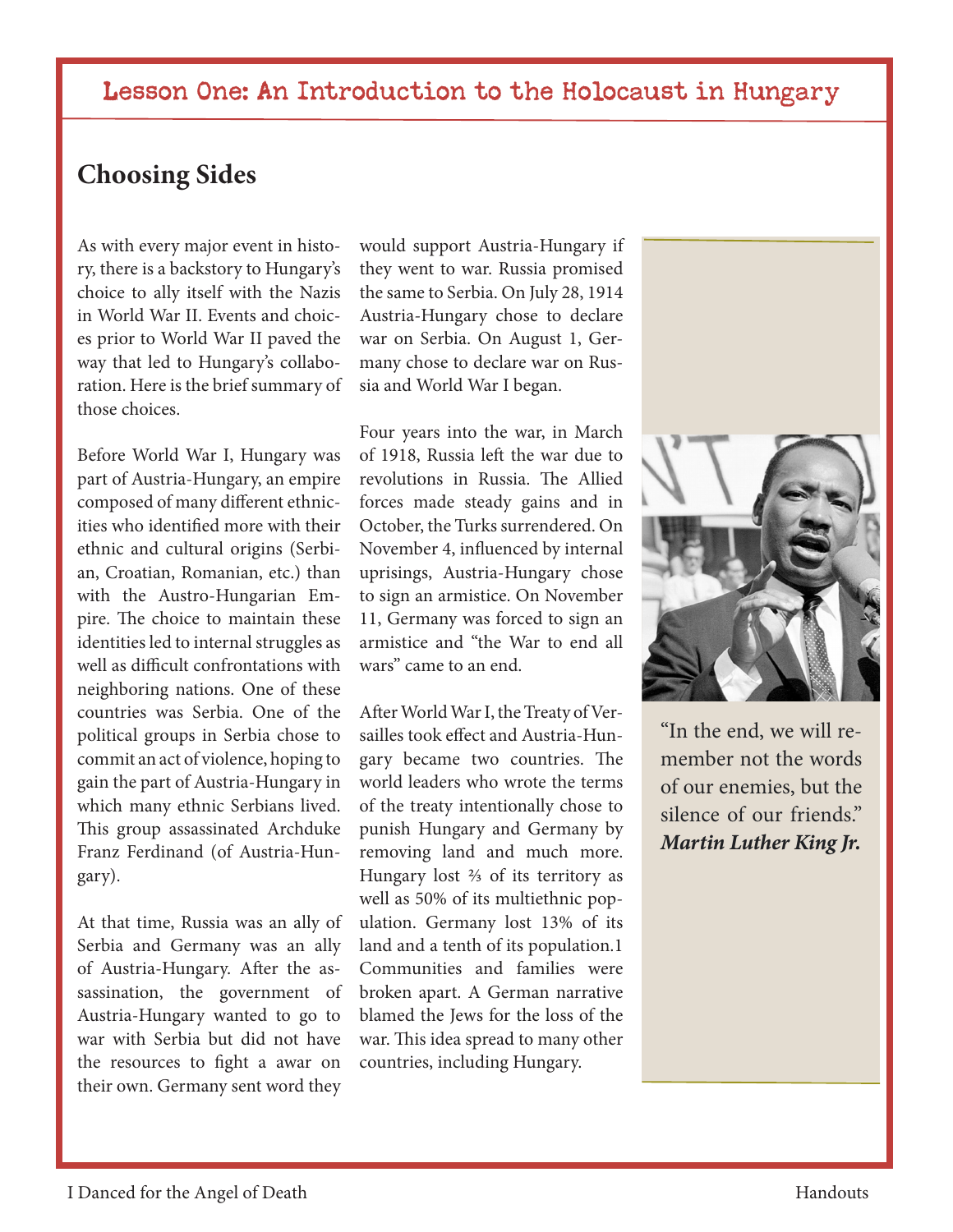#### Lesson One: An Introduction to the Holocaust in Hungary

#### *Choosing Sides Continued*

After the war, Miklos Horthy took power in Hungary and began a military crackdown targeting Jews and other counterrevolutionaries. He approved of a new law that limited the number of Jewish students who could attend Universities. Thousands of Hungarian Jewish students fled to other countries to continue their studies.2 In 1938 the Hungarian government chose to pass more antisemitic laws, inspired by those enacted in Nazi Germany. (By 1944, over 300 anti-Jewish laws were passed).

By 1940, the Nazis annexed Austria and invaded Czechoslovakia. As a result, Hungary regained some of the territory it lost after WWI. Miklos Horthy chose to ally Hungary with Nazi Germany in the war because he saw benefits for his country. Rather than appoint a new leader, Hitler allowed Horthy and his government to remain. Hitler told the Hungarian government to decide how to deal with "the Jewish problem." During the next six months, 20,000 Jews were deported to Ukraine and killed.

Between 1941 and 1944 the Horthy government chose to stop sending Jews to the Nazi camps in the east. Instead, they chose to use Jewish men as forced laborers within the country and in the military. These laborers performed the most dangerous and difficult work without pay and with little food or rest. Many were worked to death.

In March, 1944, Miklos Horthy realized that the Allies would win the war. He hoped to turn the story of "Hungary as a partner to the Nazis" into "Hungary as a victim of the Nazis," so he chose to stop cooperating with the Nazis. The Nazis then took military control of the country. Horthy stayed in power and helped to appoint new, more Nazi-friendly, government officials.

Between May and July, 1944, thousands of Hungarian government officials, military and police, chose to help with the deportation of 437,402 Hungarian Jews, primarily to Auschwitz where almost all of them were murdered.3

*1. German territorial losses, Treaty of Versailles, 1919 | Holocaust Encyclopedia (ushmm. org)*

*2.https://events.ceu.edu/2020- 02-26/numerus-clausus-hungary-antisemitism-gen der-and-exile-hundred-years 3.https://www.theholocaustexplained.org/life-in-nazi-occupied-europe/occupation-case-studies/hungary/*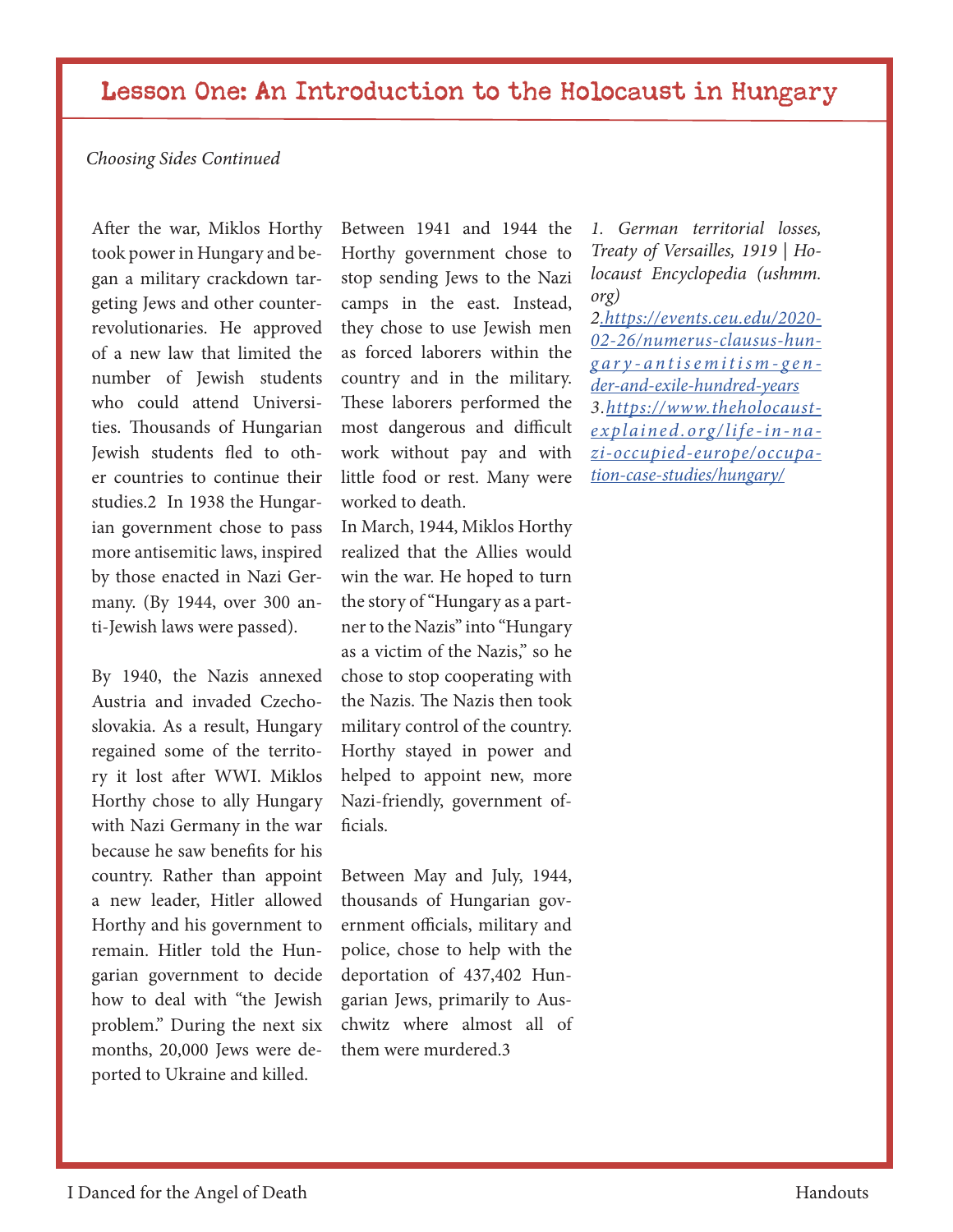## Lesson Two: Collaborate or Resist

## **Lesson Two Vocabulary**

**Perpetrator** - a person who performs a harmful or immoral act, particularly against another person or groups of persons. During the Holocuast, perpetrators were the Nazis and any person who committed acts of violence against targeted groups.

**Collaborator** - a person who supports a system, group, or individual working on a project or activity. During the Holocaust, the term collaborator refers to a person who supported the projects or activities related to the persecution and murder of Jews and other group sof 'undesireables.' Collaborators often did not commit acts of violence, but made those acts possible.

**Upstander** - a person speaks out or acts to support a person or group of people who are being targeted for harm. Upstanders also join causes that fight injustice.

**Bystander** - one who is present at an event or who knows about its occurrence and chooses to ignore it. That is, he or she neither participates in, nor responds to it.

**SS vs Wehrmacht** - The Wehrmacht (pronounced vher' makht) was the ordinary Germany armed forces - army, navy, airforce. The SS (short for Schutzstaffel "protective echelon") started out as Hitler's personal bodyguards. This group rapidly expanded to become a powerful police force that was responsible for political prisoners, concentration camps and the Gestapo. The SS were considered the most dedicated and elite of the Nazi forces.

**Death March** - The name given to the forced evacuation of prisoners from Nazi concentration and death camps as the Allied forces came closer to those camps. The largest death marches took place during the winter of 1944-1945 as Russian forces liberated Poland. Prisoners were forced to walk long distances without food and water. If they dropped behind, they were shot. In some instances, Nazi guards shot large numbers of prisoners for no reason at all.1

https://encyclopedia.ushmm.org/content/en/article/death-marches-1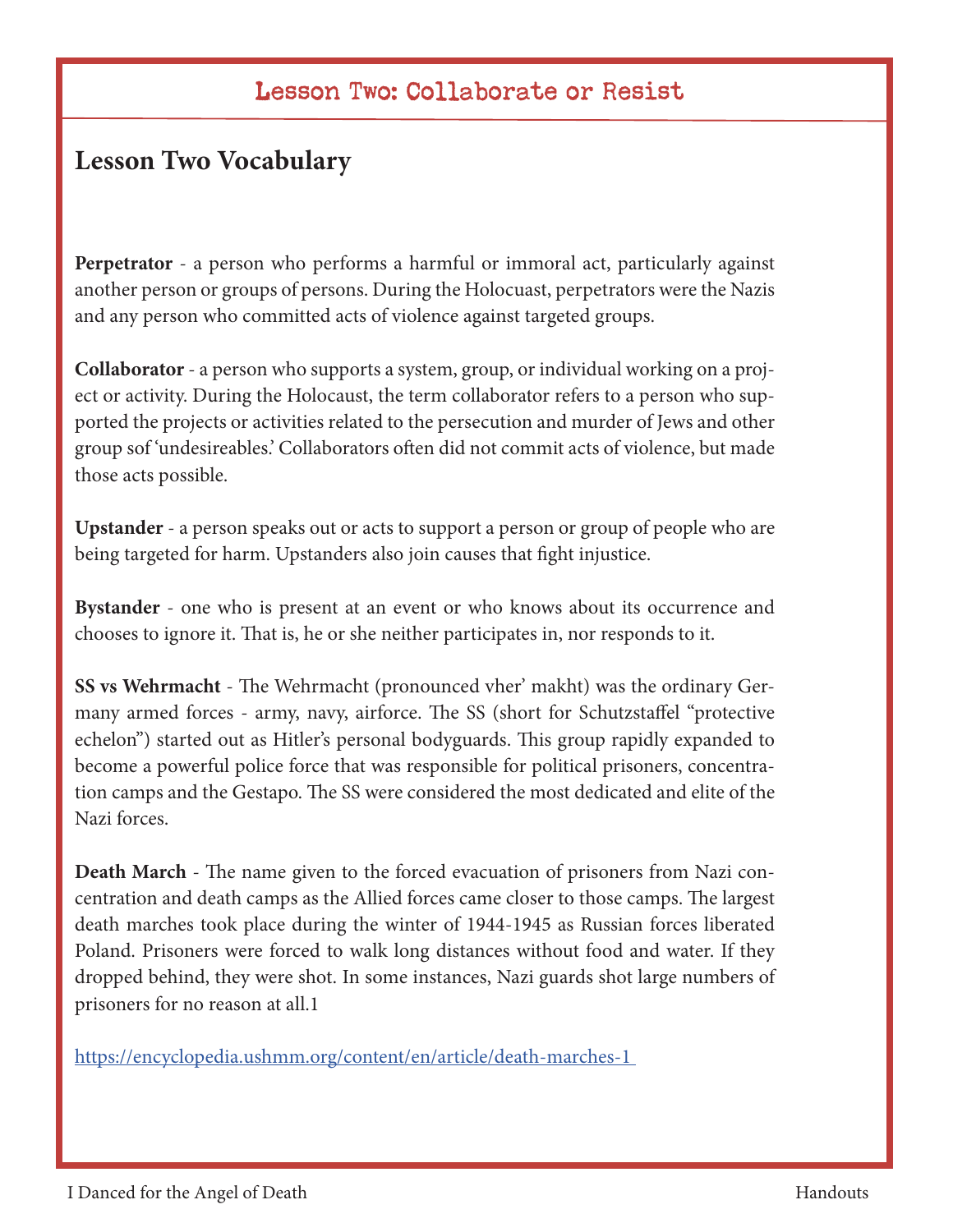# **Activity One: Choices and Consquences EVENT ONE**

In June of 1941, Edie's grandparents' house was destroyed by a Russian bomb. Shortly after that, the Hungarian government requires all Jews to wear the yellow star. Edie and her friends hide the star under their coats when they go out in public. A month later, the Hungarian government institutes a curfew for Jews. Edie and her boyfriend Eric sneak out after the curfew, without

wearing their yellow stars, to see movies. They take an afternoon trip to the river and Eric takes the picture of Edie doing the splits that you see in the film.

During this time, Edie begins taking gymnastic classes and quickly rises to the top of her class. Her coach selects her and other top students to begin training for the Olympics. Before class

one day, in 1943, Edie's coach asks her to step into the hall for a private conversation. Her coach explains, "This isn't my choice. But I must be the one to tell you that your place on the Olympic training team will go to someone else." Edie asks what she has done and the coach replies that it is not any fault of Edie's, it is because Edie is Jewish that she "no longer qualifies."

# **EVENT TWO**

In the middle of the night, a group of soldiers bangs on the door of Edie's apartment. They barge into the bedroom where Edie and her sister are sleeping. They give the family enough time to pack one suitcase for all four of them. The soldiers break furniture and insult the family members. The soldiers force them into a waiting truck and take them to the Jakab brick factory where the Jews are being held for transport to camps. This is called a transit camp.

In Edie's words, "All of us sleep on the floor. We cover ourselves without coats and shiver through the spring chill. We

cover our ears when, for minor offenses, people are beaten with rubber truncheons at the center of the camp. There is no running water here. . . From inside the brick factory we can hear the streetcars trundle past. They are within reach. How easy it would be to jump aboard. But anyone who comes close to the outer fence is shot without warning."

After a month, Edie and her family are loaded onto a train car that will take them to Auschwitz. They believe they are heading to a town called Kenyérmező, where they would work until the end of the war. The Hungarian police at the transit camp had started this rumor to maintain false hope in the Jewish prisoners. On the train, Magda tells the family they are in Poland. She knows this because when she went to fill the water bucket during a stop, "a man out in his field had yelled a greeting to her in Polish and German, telling her the name of the town and gesturing frantically, drawing his finger across his neck." Magda scoffs and says the man is only trying to scare them.

# **EVENT THREE**

Edie and her family arrive at Auschwitz in the middle of the day. There is the chaos of people crushing into one another, Nazi guards yelling and dogs barking. Edie's father is separated from the rest of the family. Edie, Magda, and their mother get into a long line of women. At the front of the line, Dr. Mengele is separating the women into two more lines, one to the left and one to the right. He asks if anyone is sick or feeling unwell. If they say "yes," he sends them to the left. Another guard is yelling that anyone over 40 or under 14 must go to the left. Magda and Edie try to hide their mother between them. Once they are in front of Dr. Mengele,

he separates Edie and Magda from their mother. He assures them their mother will shower and join them soon.

Edie and Magda are marched to a different part of the camp. The line stops in front of long, low buildings. Edie's coat is open and her blue silk dress catches the eye of one of the women prisoners who has been put in charge. She walks over to Edie.

"Well, look at you," she says in Polish. She kicks dust on Edie's low-heeled shoes. Before Edie realizes what is happening, she reaches for the tiny coral earrings set in gold that, in keeping with Hungarian custom, have been in Edie's ears since birth."

Edie is hurt, physically and emotionally. She asks why the woman did that and explains that she would have given the earrings had she been asked.

"I was rotting here while you were free, going to school, going to the theater," she says . . . "When will I see my mother, Edie asks her. "I was told I'd see her soon."

She gives Edie a cold, sharp stare. There is no empathy in her eyes. There is nothing but rage. She points to the smoke rising from one of the chimneys in the distance. "Your mother is burning in there," she says. "You better start talking about her in the past tense."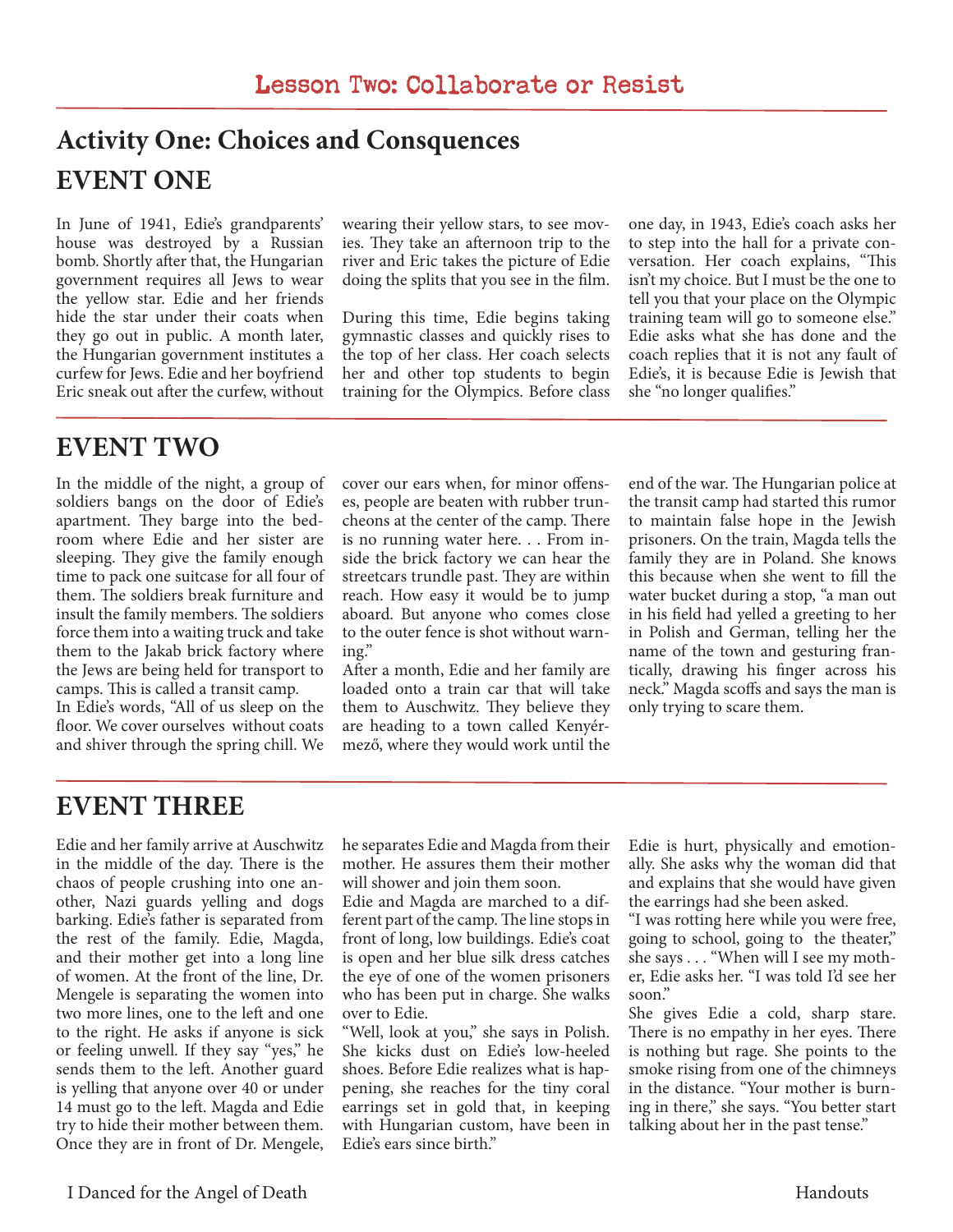#### **Activity One: Choices and Consquences**

### **EVENT FOUR**

In January of 1945, pressured by Russian advances, the Nazis relocated all of the prisoners from Auschwitz to camps further to the west. During this process, Edie and her sister, Magda are separated. Edie explains what happens next in her book: "And then I see Magda. She's been selected for a different line. If I'm sent to die, if I'm sent to work, if they evacuate me to a different camp as they've begun to do to others . . . nothing matters except that I stay with my sister. . . . I eye the gap of crusted-over snow that separates us. Guards ring us. I don't have a plan. . . . Magda and I share a glance. I see her blue eyes.

And then I am in motion. I am doing cartwheels, hands to earth, feet to sky, around, around. A guard stares at me .

. . I expect a bullet any second . . . He doesn't raise his gun. Is he too surprised to shoot me? Am I too dizzy to see? He winks at me. I swear I see him wink. Okay, he seems to say, this time you win.

In the free seconds that I hold his complete attention, MAgda runs across the yard into my line to join me. We melt back into the crowd of girls waiting for whatever will happen next."

Magda and Edie are herded with the rest of the girls to a waiting boxcar. After they are loaded, Magda and Edie sit down to wait for the train to move on. As they wait, a soldier (not an SS Guard, but a Wehrmacht soldier) sticks his head into the boxcar and speaks in Hungarian. "You have to eat," he says. "No matter what they do, remember to eat, because you might get free, maybe soon." Edie wonders if this is false hope or a false promise. She remembers the lies told by the guards at the transit camp. "But even in the dark of the cattle car, his face backlit by miles of fence, miles of snow," Edie recalls "that his eyes were kind."

### **EVENT FIVE**

After the evacuation from Auschwitz, Edie and Magda are forced to work in a German thread factory. After a few weeks there, they are used as human shields on the top of a Nazi train carrying ammunition to the German troops. Once that ordeal is over, they begin a death march with hundreds of other women prisoners. They march for days without food. Many women are shot by the Nazi guards while trying to run away or if they lagged too far behind. Other women die of starvation, ill health, or freezing temperatures. Along the march the prisoners are forced to work in an ammunition factory. When it catches fire, the march continues. Each night is spent at another location, a forest, an abandoned barn, or a field. One night, the guards herd the women into an old community center building

and warn that anyone who leaves will be shot. There is no food. Magda tells Edie, "Soon it will be the end for me." Edie knows that the SS guards sometimes throw a scrap of food to the women "just to see them grovel," so she crawls to the guards and begs. One SS guard holds out a piece of food. When Edie reaches for it, he pulls it back and all the guards laugh. This continues until Edie is worn out.

When the guards leave the doorway to relieve themselves, Edie sneaks out a side door. She sees a garden wall, climbs it, and pulls up some fresh carrots. As she climbs back over the wall she sees a man. She describes the next events in her book: "A man stares down at me. He clutches a gun. He's a soldier - Wehrmacht, not SS. Worse than the gun are his eyes, punitive eyes. How dare

you? His eyes say. I'll teach you to obey. He pushes me down to my knees. He cocks the gun and points it at my chest." When he tries to shoot her, the gun misfires, clicking several times without firing a bullet. He yanks her to her feet and brings her back to the building. He shoves her inside using the butt of the gun. Edie gives the carrots to Magda. The next morning, the guard returns. He asks to see the "girl who dared to break the rules." Terrified and shaking, Edie crawls to the man and crouches at his feet. She stares at his boots. "You," the guard says. Edie hears something heavy drop nearby. She thinks it is a rock and she will be stoned to death. But it is a small loaf of dark rye bread. The man says, "You must have been very hungry to do what you did."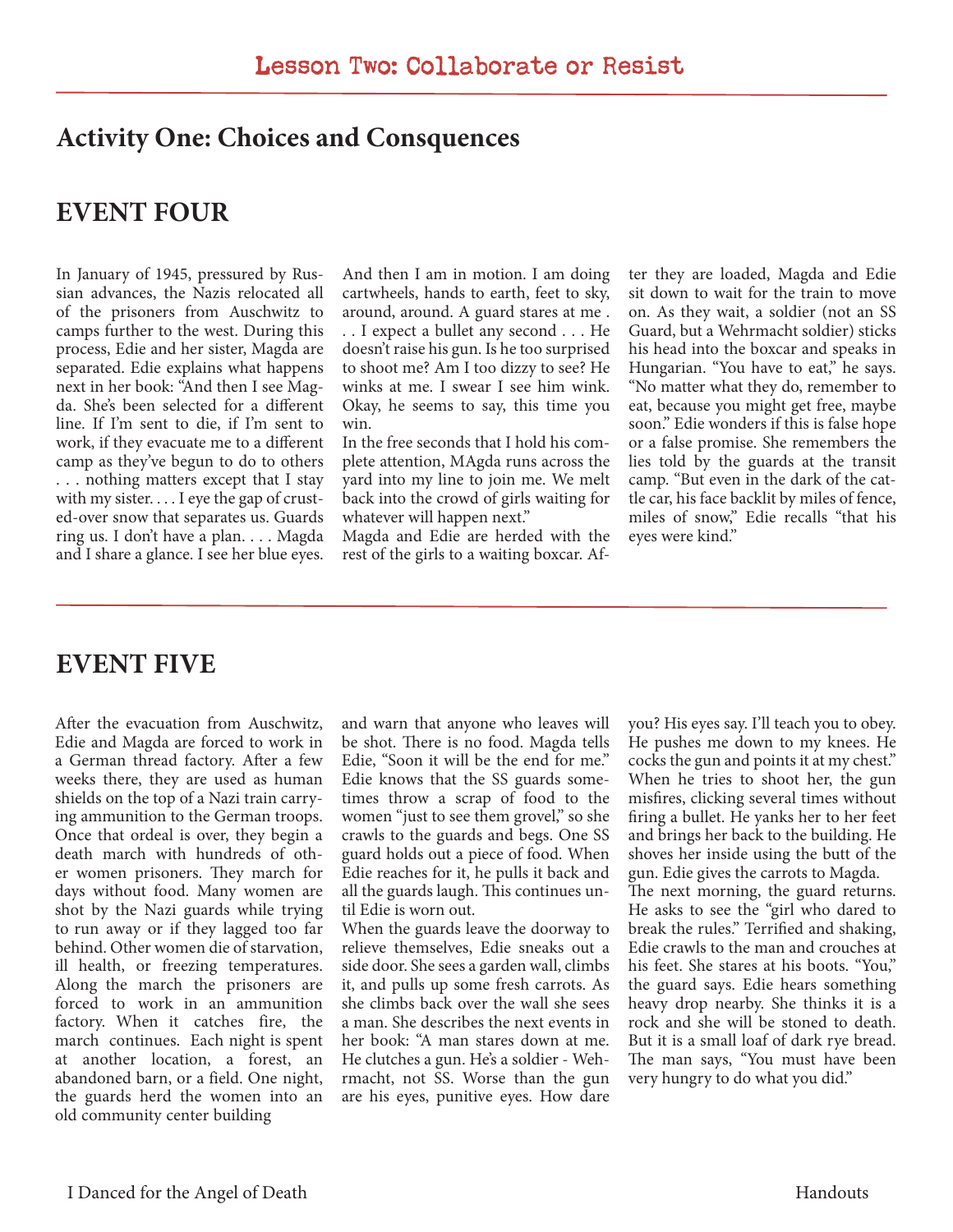| Lesson Two: Collaborate or Resist                                                                   |  |  |  |  |
|-----------------------------------------------------------------------------------------------------|--|--|--|--|
| <b>Activity One: Choices and Consquences</b>                                                        |  |  |  |  |
| Person (or Group):                                                                                  |  |  |  |  |
| Action during the event:                                                                            |  |  |  |  |
|                                                                                                     |  |  |  |  |
| Our group thinks the person's/group's choice was motivated by:                                      |  |  |  |  |
|                                                                                                     |  |  |  |  |
| This person/group had the following level of freedom of choice in their actions:                    |  |  |  |  |
| $2 \qquad 3 \qquad 4 \qquad 5 \qquad 6$<br>$7 \qquad \qquad 8$<br>9<br>$\mathbf{1}$<br>10           |  |  |  |  |
| (no freedom at all)<br>(complete freedom)                                                           |  |  |  |  |
| We believe this because:                                                                            |  |  |  |  |
|                                                                                                     |  |  |  |  |
|                                                                                                     |  |  |  |  |
| We believe this person/group was in the following role during this event (circle as many as apply): |  |  |  |  |
| bystander<br>upstander<br>victim<br>perpetrator                                                     |  |  |  |  |
| We believe this because:                                                                            |  |  |  |  |
|                                                                                                     |  |  |  |  |
| The outcome of the action was:                                                                      |  |  |  |  |
|                                                                                                     |  |  |  |  |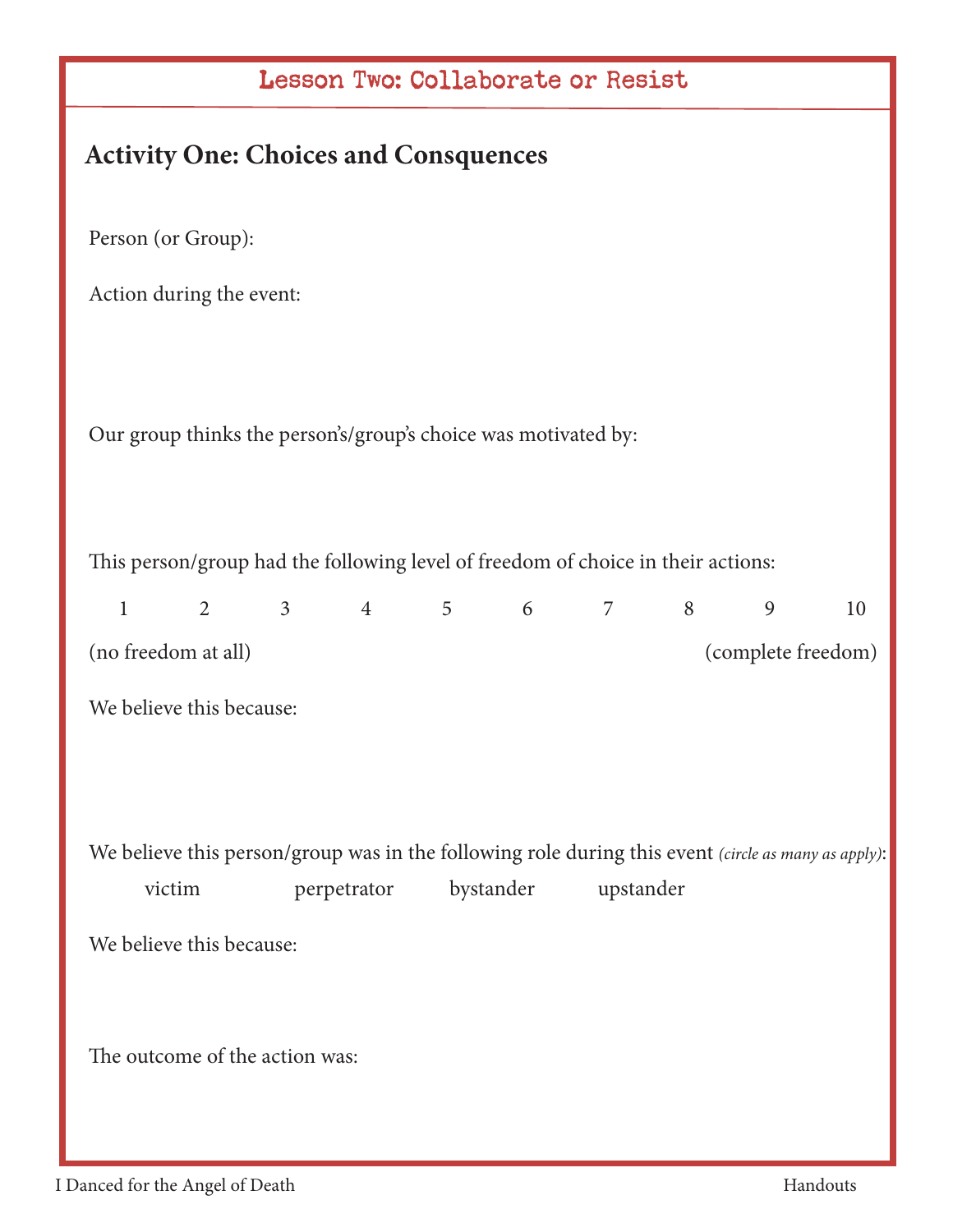# **Activity Two: Resistance and Levers of Power/ The White Rose and the Jewish Partisans**

Think about the two stories you just saw. They were different in many ways. The members of the White Rose were non-Jewish German teenagers. They started out as members of the favored group in Germany. They used nonviolent means to resist. Their lives were not at risk until they decided to act.

The members of the Jewish Partisans were Jews from all the areas of Nazi-occupied territories. They were a mix of adults and teenagers. They were always members of the group targeted for violence and death. They used military tactics to resist. Their lives were at risk whether they decided to act or not.

In spite of those differences, both groups felt it was their duty to fight back against the Nazis and their collaborators. Their methods and results were different, but they both used their access to levers of power to try and make change.

For each group, evaluate which levers they used and what they hoped to gain. If the lever of power on the left of the chart is not used by that group, write N/A in the "Used to . . ." column.

Once you have finished, be ready to discuss your ideas with the larger group.

| <b>Lever of Power</b>                                                                  | Used to                                                                                                                    |
|----------------------------------------------------------------------------------------|----------------------------------------------------------------------------------------------------------------------------|
| Government (national, state, local)                                                    |                                                                                                                            |
| Nonprofit Organizations/Charities<br>(Red Cross, local agencies, churches,<br>$etc.$ ) |                                                                                                                            |
| Educational Facilities (universities,<br>high schools, business schools, etc.)         |                                                                                                                            |
| Influential Individuals (authors, lectur-<br>ers, scientists, etc.)                    |                                                                                                                            |
| Example:<br>Influential Individual                                                     | Example: Edie Eger's sister, Klara, used her professor to get<br>out of Austria and hide in Budapest during the Holocaust. |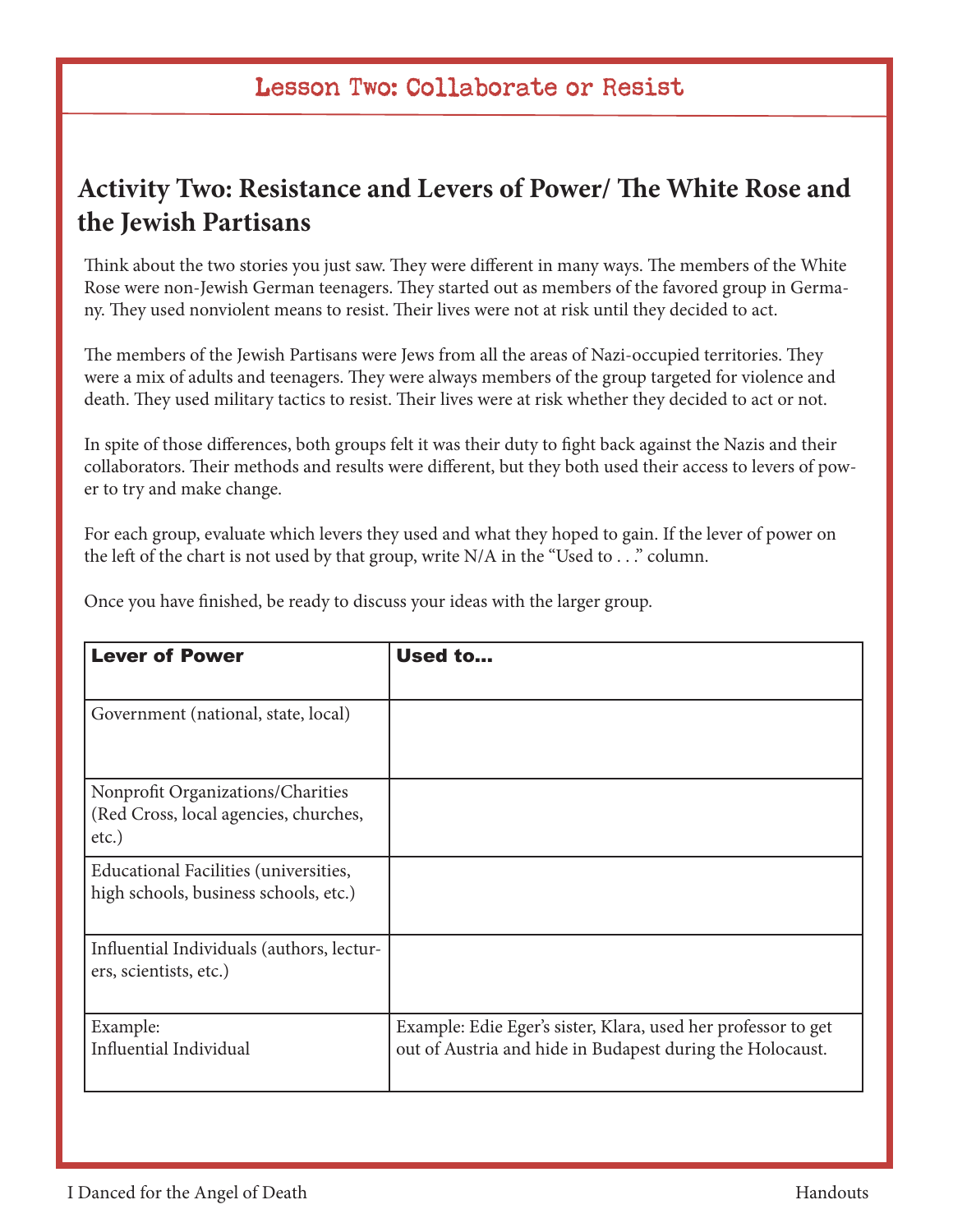# Lesson Three: Friendships in the Camps

# **Hope and Resistance**

Think about everything you saw in Edie's film and the testimonies of other Holocaust survivors. Come up with as many answers as possible for each of the following questions. You do not have to write in complete sentences. Simply jot down words and phrases.

1. How did the Nazis and their collaborators try to harm the Jewish people during the Holocaust? As you brainstorm, think of both physical and non-physical methods.

2. How did close friendships help the Jewish people resist the Nazi atttempts to harm them?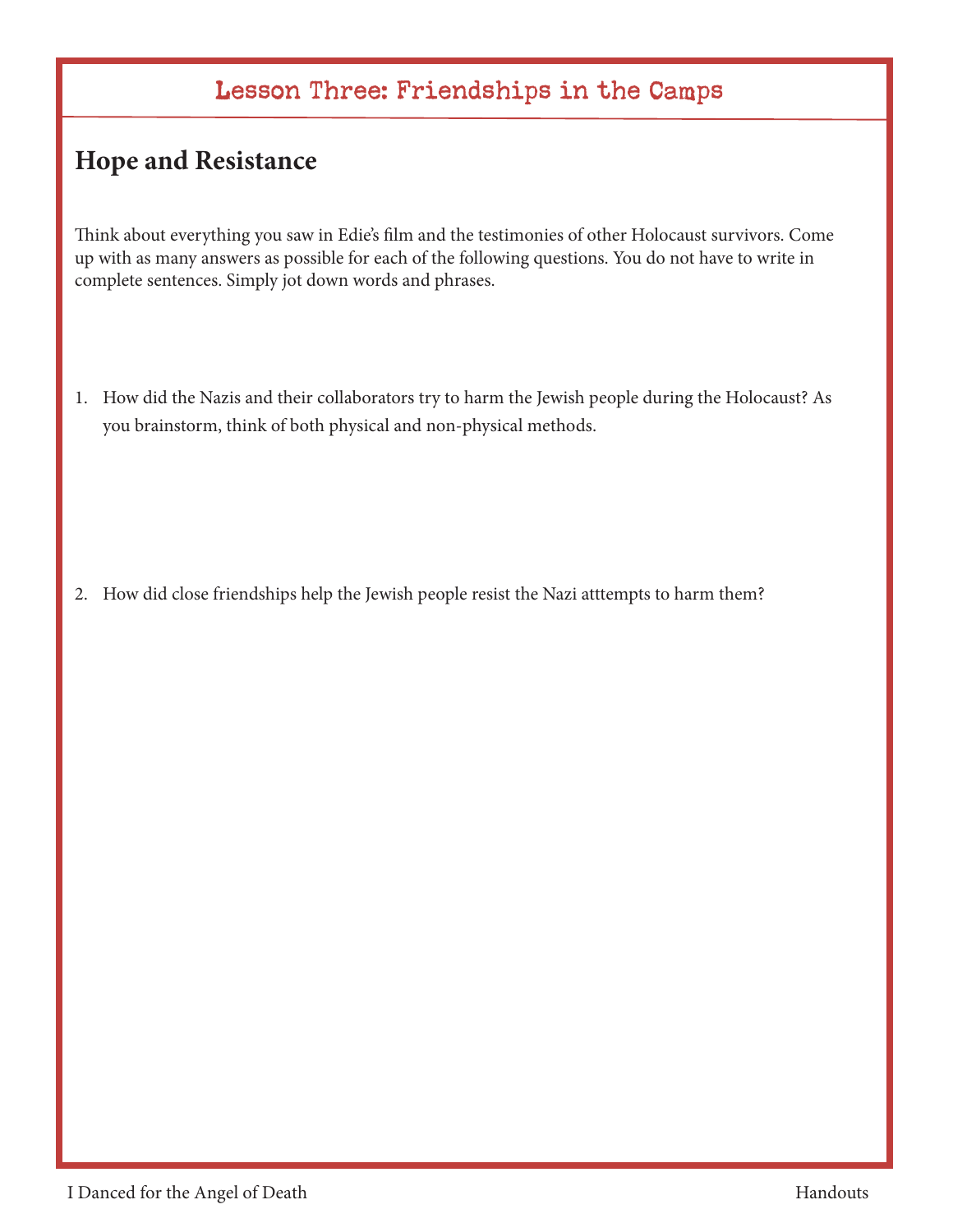# Lesson Three: Friendships in the Camps

# **Saying "Thank You!"**

True friendship is one of the most valuable things human beings possess. To have a true friend is to have a wealth of resources that can help us celebrate the good times more fully and struggle through the bad times more easily. Some of our true friends are people we have known for a long time. Some of our true friends are people who come into our lives for a short time. We know our true friends by the way they treat us.

An important part of being a true friend is to thank people who help us in our lives. Often we forget to do this. When we do thank a friend, we usually do it through spoken words, a quick text, an emoji or a GIF. But, there is something very special about a written note of thanks. It is thoughtful, personal, and it lasts longer than words or electronic messages.

- 1. Think of a friend who has helped you through a tough time in your life. For the purpose of this assignment, your friend can be a sibling, a person at school, a neighbor, an adult (related to you or not), a young person.
- 2. Once you think of your friend and how they helped you, begin to compose a thank you note to them. You can do this on your computer or on a piece of paper. (If your handwriting is not great, you might want to use the computer. You will be sending this note to your friend.) Make sure you can share it with your teacher at the end of the class – either hand it in or share it electronically. They will hold onto the note until it is ready to mail.
- 3. Get the address to which you can mail your thank you note. Once you have the address, go to your teacher and they will give you an official thank you note and an envelope. They will help you address the envelope.
- 4. Now, open the thank you card, sign your name, will fold your note so it will fit inside the card, tuck everything into the envelope and seal it!
- 5. Your teacher will mail the card for you.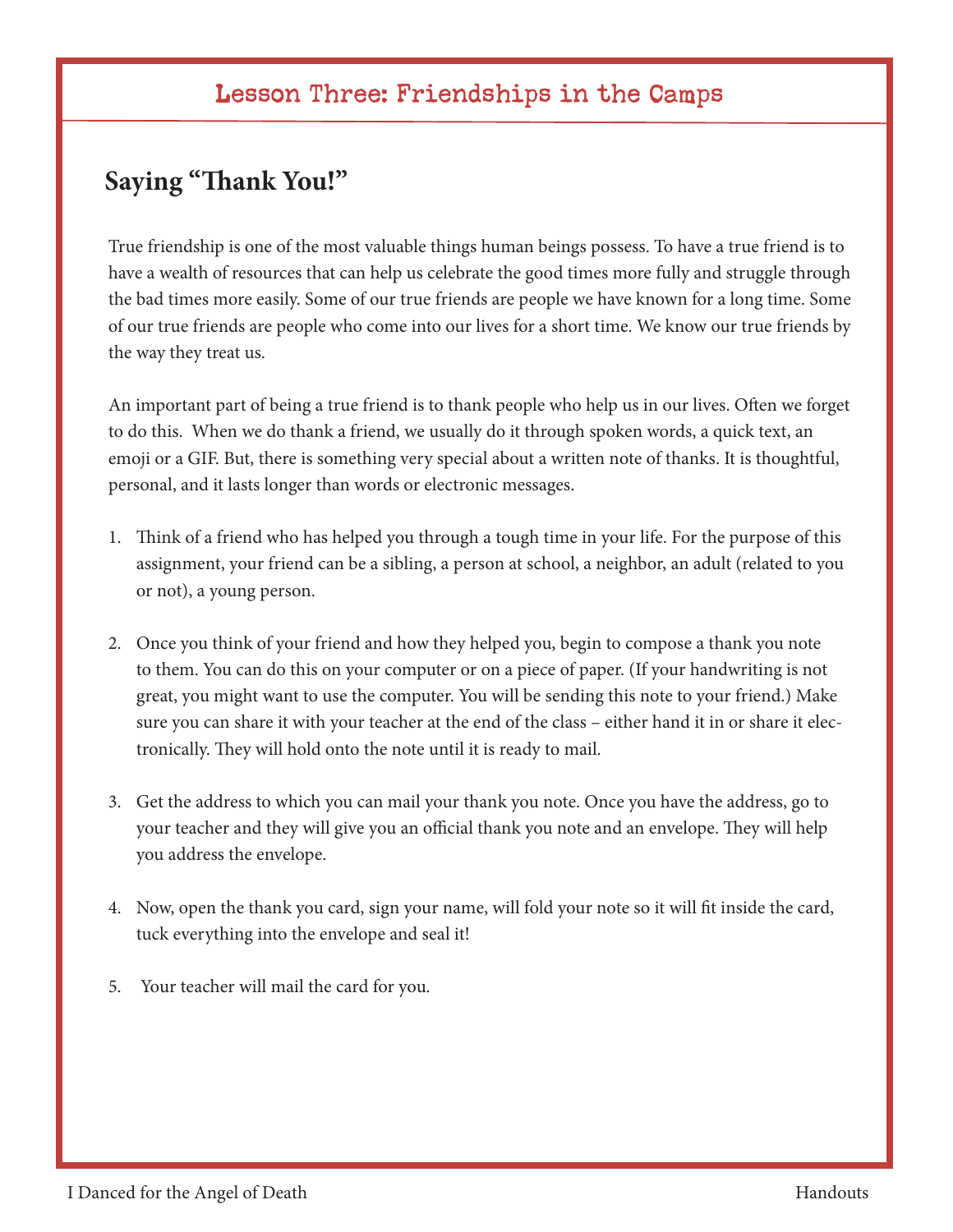# Lesson Five: The Value of Oral History

# **Family Oral History Project**

This project is an opportunity to hear your family's story in a new way. It is also an opportunity for you to understand how your family's history fits within the greater context of U.S. history. Your role in the family has been one or more of the following: child, sibling, niece, nephew, grandchild, great-grandchild. You have been part of the day-to-day life of your family and may, or may not, know some of the stories about the past.

For the purpose of this project, you will take on a new role, the role of interviewer. The person you choose to interview also takes on a new role, the role of narrator. An interviewer's job is to find out the details of a story. The narrator's job is to tell the story. The interviewer tries to be objective, asking a series of questions and listening to the responses without commenting. The narrator tries to tell a story that is as accurate and complete as possible. The result is, in this case, a video story about your family's history!

#### **Procedures:**

#### *Getting Ready*

- 1. Determine who you will interview.
- 2. Record their name here
- 3. Set a date, time, and place for your interview. Choose a place that is quiet and where you and your Narrator will not be disturbed for the time set for the interview.
- 4. Record the information here:

Date: \_\_\_\_\_\_\_\_\_\_\_\_\_\_\_\_\_\_\_\_\_\_\_

Time:

Place:

5. Set a reminder in your phone or some other place in order to remind yourself of this commitment. One day before the interview, reach out to your narrator and remind them as well.

#### *The Day of the Interview*

- 1. Meet with your narrator as planned. Position your narrator and the video recording device so that the head and shoulders of your Narrator are in the center of the screen. Make sure the background is free from clutter.
- 2. Make a short, test recording to ensure the video and sound quality is good. You can ask your narrator to state their name and their relationship to you. Play the recording back to make sure everything is good. If the sound is not loud enough, move the recording device until the audio is clear.
- 3. Once everything is working, begin the interview using the questions your class created. Once you start to record, DO NOT stop for any reason. You will edit the video later to remove unusable pieces and parts.
- 4. Use the tips on how to interview to make the most professional video possible.
- 5. Save the recording. This is your raw interview. It is called "raw" because you have not edited it in any way.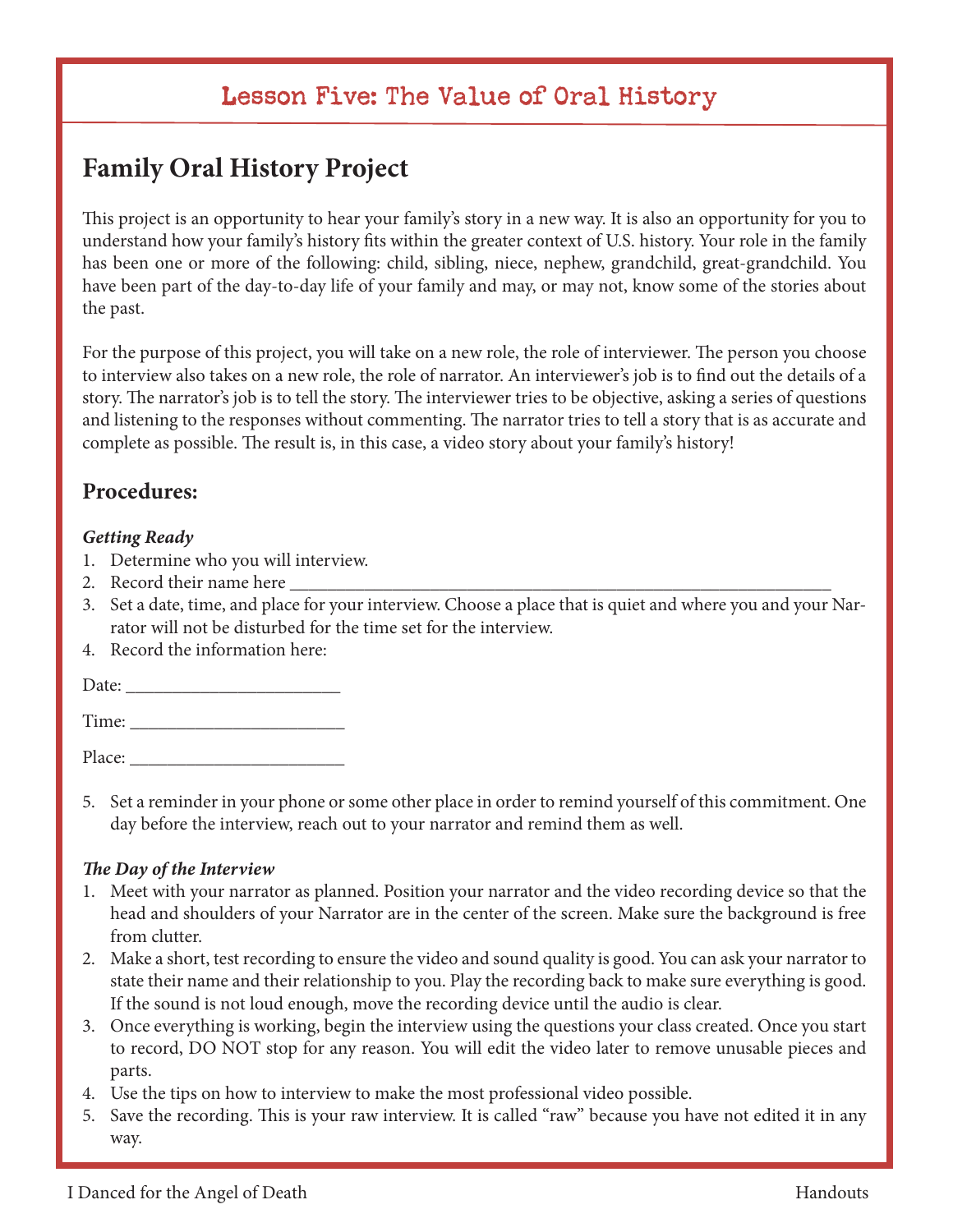# Lesson Five: The Value of Oral History

# **Family Oral History Project, Continued**

#### *Editing and Beyond*

You will have an entire class period to edit the interview. If you need more time, you will finish the editing on your own time.

When editing your interview, remember the following:

- Never remove pieces of the interview in which the narrator answered your question, even if you think it is not important.
- Never remove pieces during which the narrator repeats themselves to clarify and answer, even if they say, "Oh, let me start over." Watching someone refine their answer is important to the viewer.
- Do remove awkward pauses.
- Do remove interruptions.
- Do remove anything that the narrator does not want in the final version. Example: If your narrator answers a question, makes a follow up remark, and then says, "Oh, take that last part out. I don't want that in there." The narrator has the last say in the interview!
- When in doubt, ask your teacher!

If you have access and know how, add images and/or music to your interview. In Dr. Eger's film, the producer added the pictures that Edie's friend saved for her during the Holocuast. The producer also included music during different parts of Edie's story. These additions enhance the story, but are not necessary.

#### *Due Dates:*

Raw Interview due in class by \_\_\_\_\_\_\_\_\_\_\_\_\_\_ Edited Interview due in class by \_\_\_\_\_\_\_\_\_\_\_\_\_\_\_

#### **Tips on how to Interview**

Interviewing another person is not like having a casual 5. Never challenge or contradict your narrator. This conversation. You, as the interviewer, are trying to help the person you are interviewing, the narrator, tell as much of their story as possible. The more details you get, the richer their story will be. Here are some tips based on those found in the publication "Oral History Projects in Your Classroom" by Linda P. Wood

- 1. Be Curious. Ask the narrator to explain things to you, to provide details, to define words you do not understand.
- 2. Ask one question at a time. Asking two of three questions can be confusing to the narrator and they might not answer fully.
- 3. Listen. Listen. Listen. Be alert for clues about the narrator's story. Be prepared to follow up on things that interest you.
- 4. Leave space for silence. Your narrator may take a long pause before answering a question. The silence may feel uncomfortable to you. That's OK. Your narrator is just gathering their thoughts to give a great answer. If you need to, do a little doodling on your notepad and count to ten before re-asking the question.
- is their personal story, the way they remember it. If some of the information cannot be used in the final interview because it is just factually incorrect, that's OK.
- 6. Keep your narrator on track. If the narrator's answer wanders too far from your original question, gently lead them back. You might say, "That is very interesting, but I'd like to talk with you about . . ." and then ask your next question.
- 7. Stick to your questions. If your narrator mentions something that is very interesting, but not related to your questions, avoid the impulse to follow that idea. Instead, write it down and follow up after your interview is finished.
- 8. End the interview on time. Whatever time limit you have set for your interview (10, 20, 30 minutes) stick to it. If you want to talk further with your narrator, you can set up another time to talk.
- 9. Thank your narrator for taking the time to share this personal information with you and your class.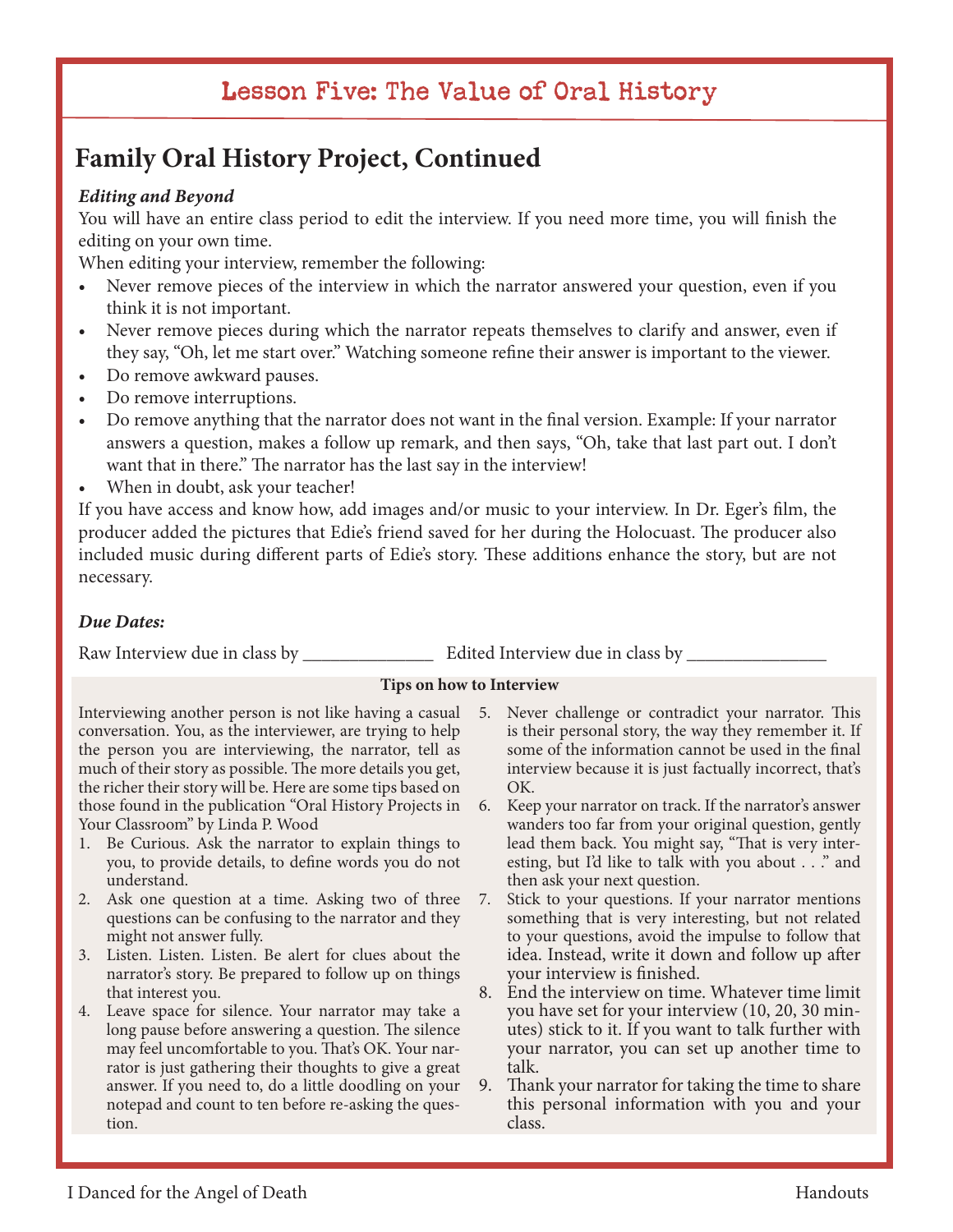# Lesson Five: The Value of Oral History

# **Family Oral History Project Evaluation**

Now that you completed your Family Oral History Project, it is time to reflect on the process! Answer the following honestly and thoughtfully. Comments do not need to be given in full sentences.

| Do you feel that you had enough preparation for this project?<br>Comment:                          | Y | N           |
|----------------------------------------------------------------------------------------------------|---|-------------|
| Do you feel that this project helped you better understand your family?<br>Comment:                | Y | $\mathbf N$ |
| Were there any surprising outcomes for you from this project?<br>Comment:                          | Y | $\mathbf N$ |
| Do you feel the Family Oral History Project was a valuable learning experience for you<br>Comment: | Y | $\mathbf N$ |
| What did you enjoy most? Explain.                                                                  |   |             |
| What did you enjoy least? Explain.                                                                 |   |             |
| Would you like to do another oral history project in the future?<br>Y<br>N<br>Comment:             |   |             |